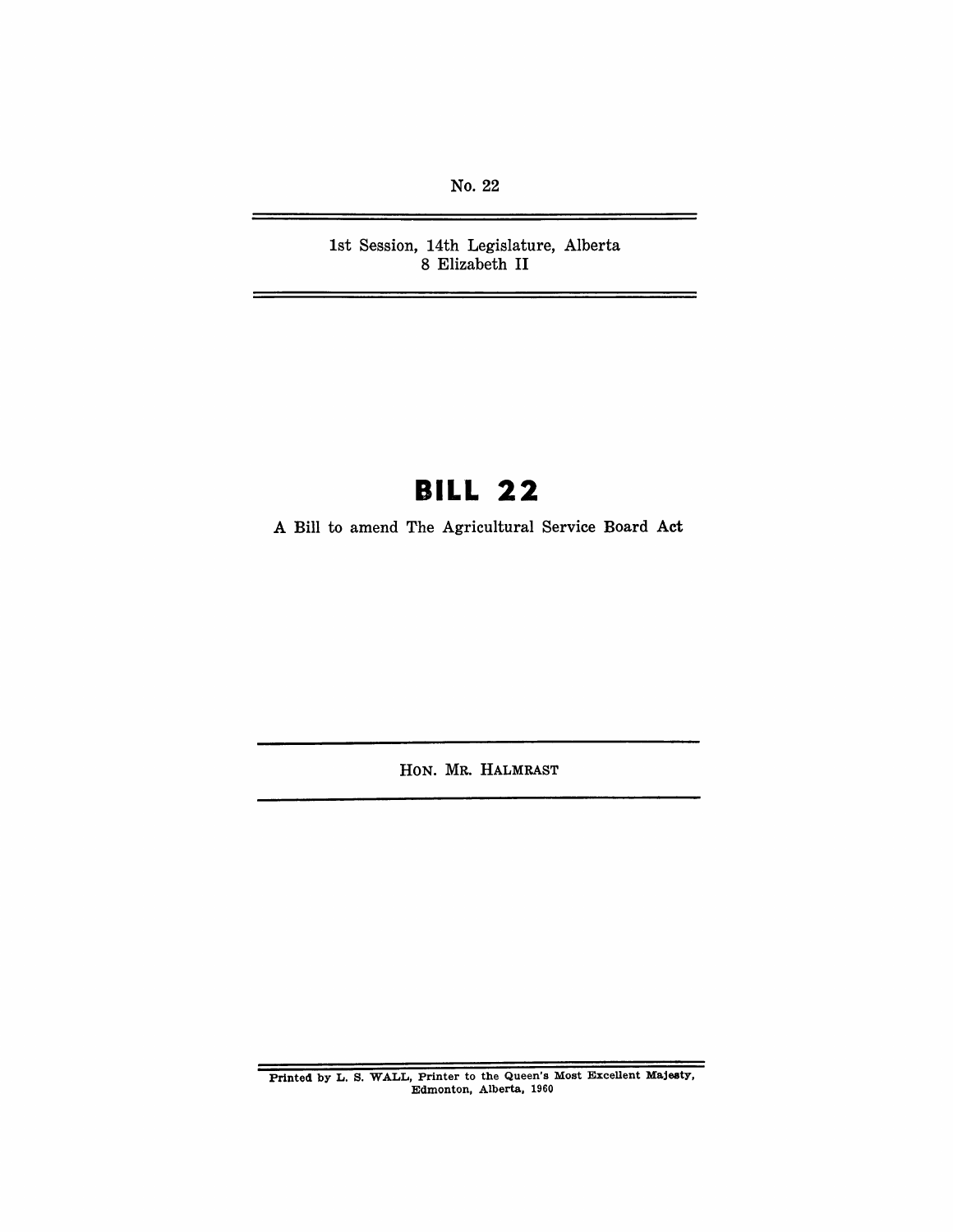#### **Explanatory Note**

General. Upon the recommendation of an agricultural service board the council of a county or municipal district or the Minister of Municipal Affairs in the case of an improvement district, are authorized to take remedial action where farm land is impoverished and may become a menace to the community. Under section 12 the land may be made subject to supervision and under section 14 the possession and control of the land may be vested in the council or the Minister, as the ease may be. As the Act presently reads either of these steps may be taken without any prior notice being given to the owner or occupier or any person interested<br>in the land and without giving such persons an opportunity to be<br>heard. This proposed new section will make it mandatory for a<br>hearing to be given before the po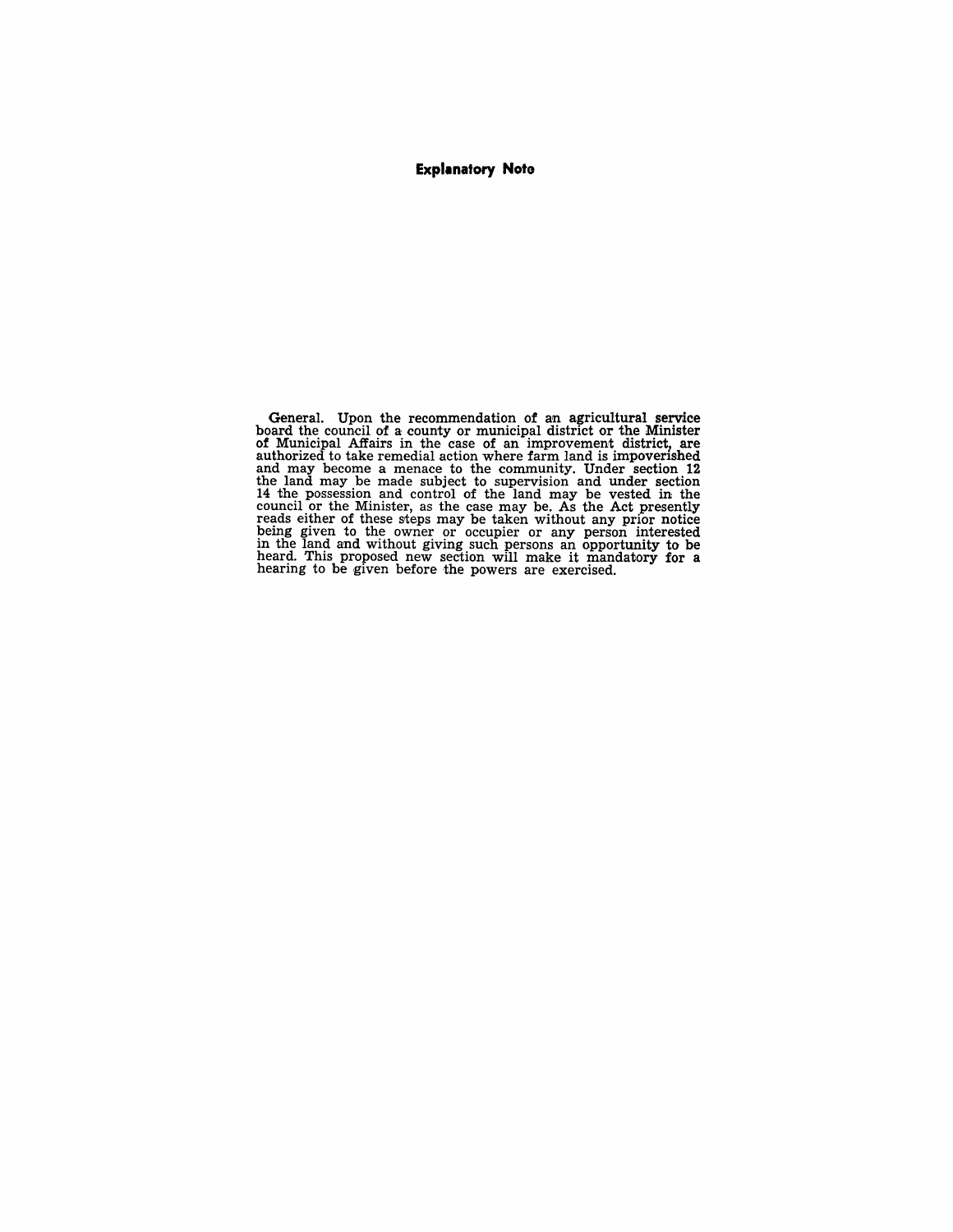## **BILL**

### No. 22 of 1960

An Act to amend The Agricultural Service Board Act

### *(Assented to , 1960)*

HER MAJESTY, by and with the advice and consent of the Legislative Assembly of the Province of Alberta, enacts as follows:

*1 .• The Agricultural Service Board Act,* being chapter 9 of the Revised Statutes, is hereby amended.

2. The following new section is added after section 12.

**12a.** (1) Before making a declaration under subsection (2) of section 12 or a by-law or order under subsection (2) of section 14, the council or the Minister of Municipal Affairs, as the case may be, shall fix a date for a hearing to consider the report or recommendation of the board.

(2) A notice of the hearing shall be sent by registered mail at least fifteen days prior to the date of the hearing to all persons shown by the records of the land titles office to have an interest in the land, at the latest address of such persons on file at the land titles office.

(3) The notice shall state the time and place of the hearing and shall state that all persons having an interest in the land may appear and be heard at the hearing either in person or by an agent.

3. This Act comes into force on the day upon which it is assented to.